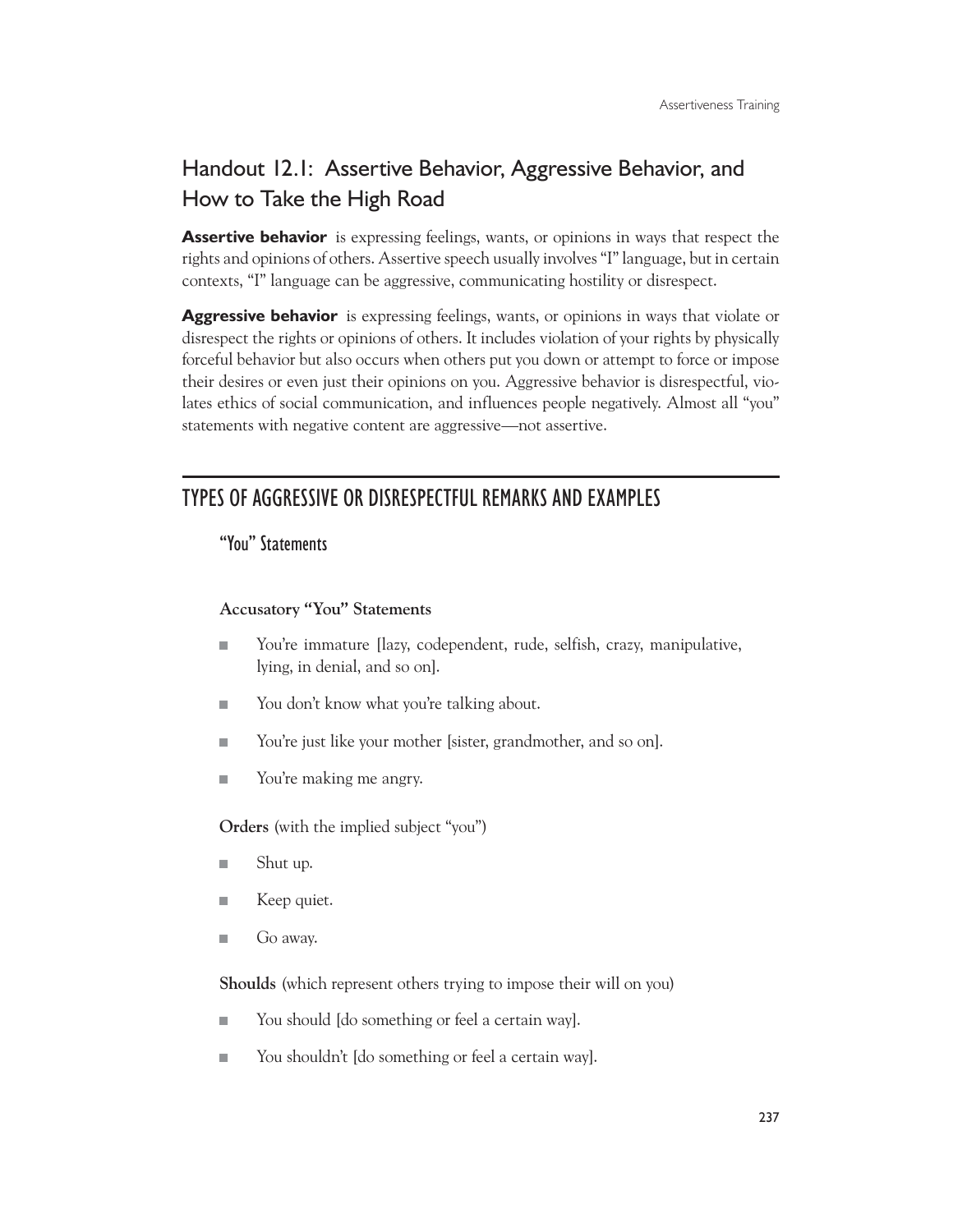■ You're supposed to [do something or feel a certain way].

## Types of "I" Statements That Are Aggressive

## **"I" Statements of Anger**

- I'm pissed off.
- **I'm angry.**
- I'm getting mad.
- I feel resentful.

## **Aggressed-upon "I" Statements**

- **I'm getting screwed.**
- **I'm getting a raw deal.**

## **"I" Statements of Masked Aggression**

- **I** feel that you are narrow-minded.
- **I** think you're selfish.
- **I** think you're a liar.
- **I** feel that you're insensitive.

## **"I" Statements of Scorn or Total Disrespect**

- **I** resent you.
- I don't trust you.
- I don't care about you.
- I don't respect you.
- **I** hate you.

### **Aggressive Questions**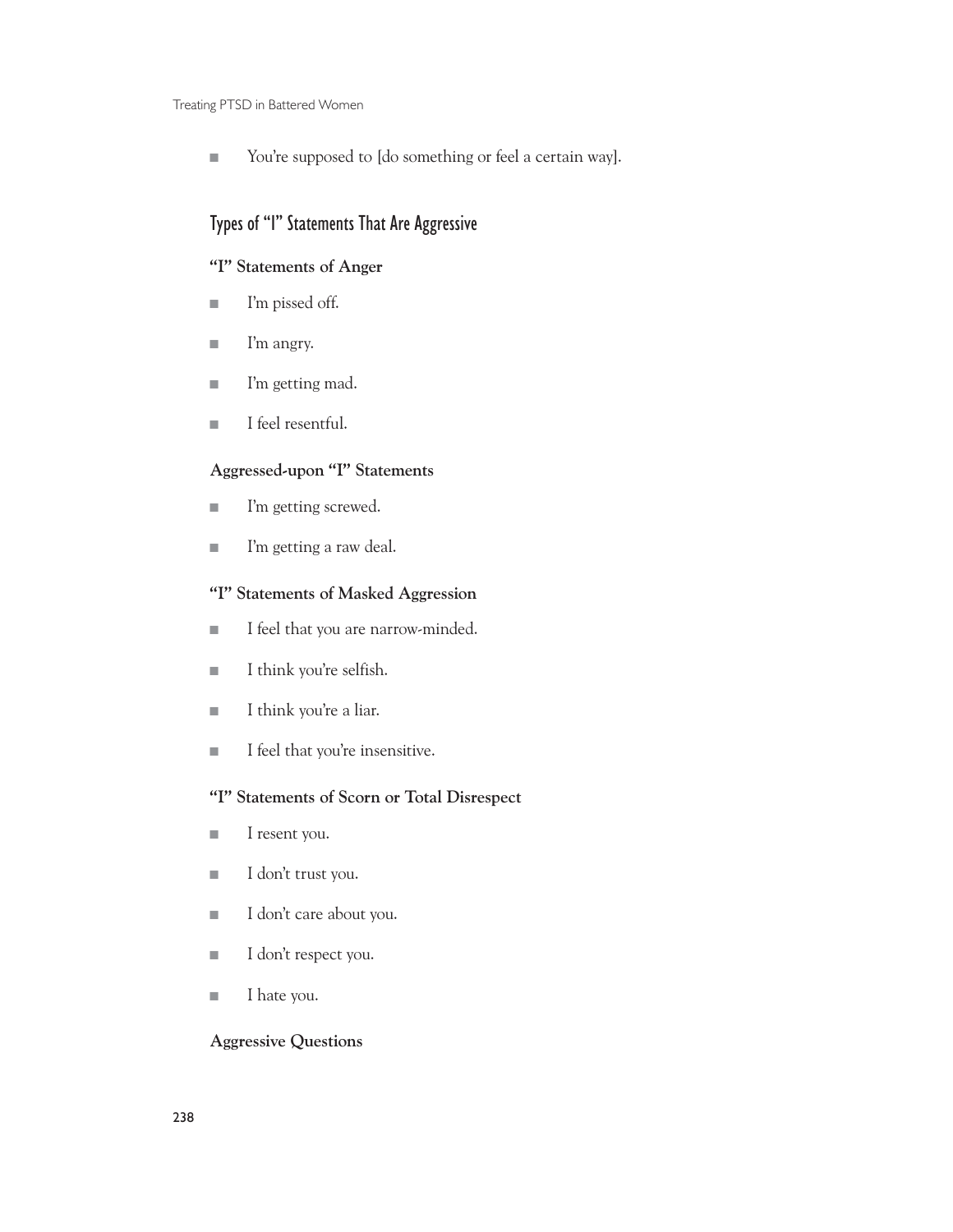Why are you being defensive [selfish, so needy, such a wimp, in such a bitchy mood]?

## ASSERTIVE WAYS OF RESPONDING TO DISRESPECTFUL AGGRESSIVE COMMENTS

Effectively dealing with aggressive words requires that you respond to the aggressive *style* of the communication and disregard its content. Being defensive or attacking back isn't a good strategy. For example, if someone says you're stupid, you might respond with the statement "That's an unkind thing to say." This focuses on the fact that something unkind was said, not on the subject matter. Similarly, the statement "Your saying I'm stupid doesn't mean I'm stupid" is neither defensive nor aggressive, so it won't get you sucked into an argument about whether or not you're stupid. In addition, you could say, "It hurts my feelings." Here are some more examples of assertive responses to verbal aggression, followed by some examples that pertain to specific situations:

- Your saying that I'm lazy [or whatever] doesn't mean it's true.
- I don't deserve to be talked to that way.
- That's not a nice thing to say.
- That's a hurtful (or unkind, or nasty) thing to say.
- $\blacksquare$  I would appreciate it if you didn't talk to me that way.
- $\blacksquare$  If you're going to continue to talk to me that way, I'm going to end this conversation. (If the disrespect persists, say, "I have to go," "I'll talk to you later," or "Good-bye.")
- $\blacksquare$  I would appreciate it if you could say that in a nicer way.
- $\Box$  Could you please say that in another way?
- $\blacksquare$  If you never say that again, I'll be better off and you and I will have a better relationship.
- I know you mean well, but it doesn't help for you to say that.

### **Saying No**

Don't give reasons or excuses why you don't want to do whatever the person wants you to do. Reasons and excuses just provide fuel to the person to try to talk you out of your decision. Remember: Your reasons for whatever you want to do (or don't want to do) are *your property*, and you have no obligation to disclose those reasons if you don't want to.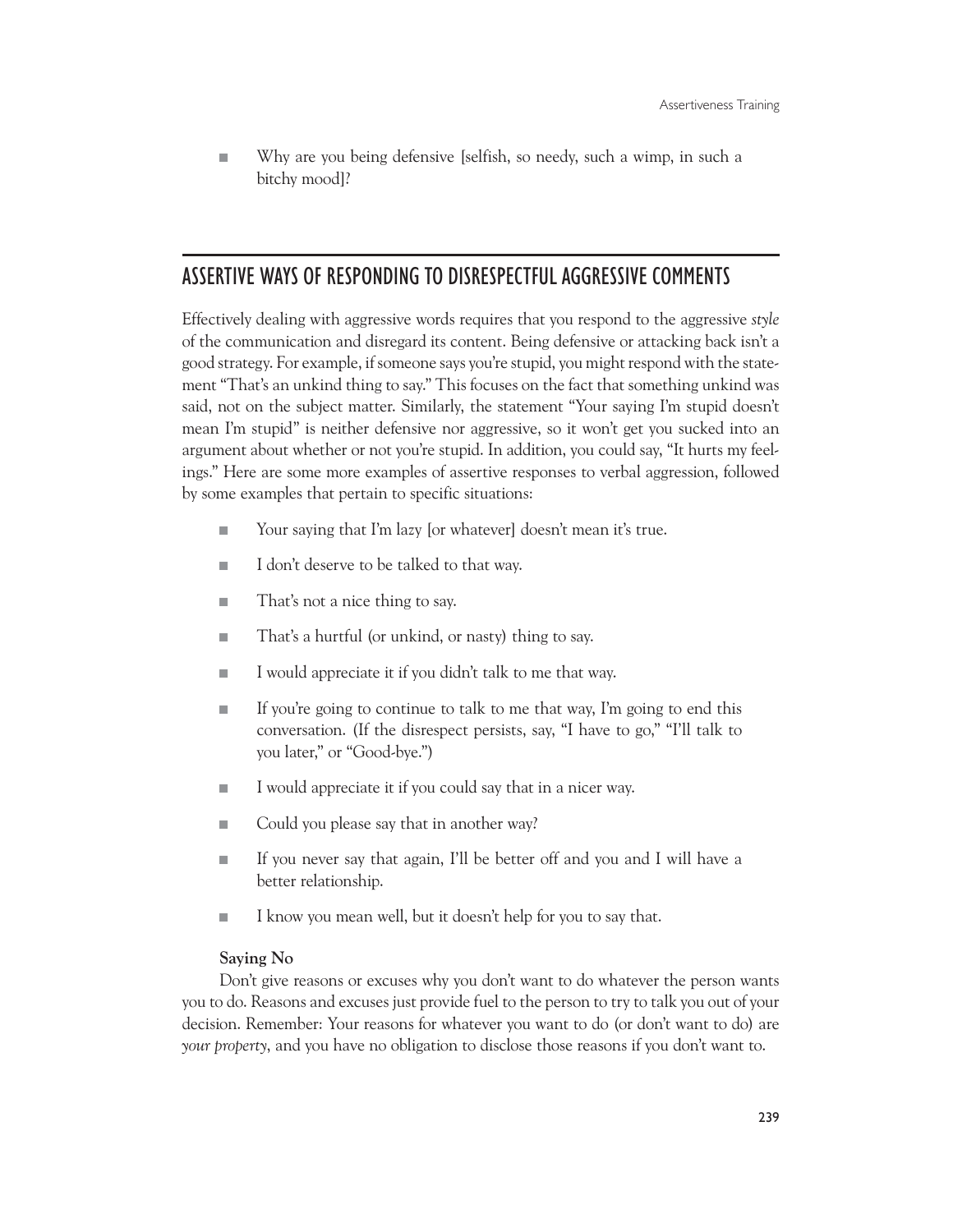- I'm not interested. Have a nice day. (Then hang up, close the door, or keep walking.)
- I'm not interested. I don't want to take up any of your valuable time.
- $\blacksquare$  I won't be able to make it. Thanks for asking.
- Sorry, I can't make it. (This is useful when someone asks you to do something you don't want to do, like go on a date.)
- $\blacksquare$  If the person persists, you may wish to repeat yourself once; for example, Again, thanks for asking, but I won't be able to make it.
- If the person is pushy and tries to get you to disclose your reasons, you may wish to say something like "Personal reasons. I'd rather not go into it. I have to go now."
- I'm not going to change my mind. I have nothing to talk to you about. Please stop calling me. I have to go now. Good-bye.

#### **Assertive Requests**

Assertive requests communicate *directly* that you want something and say what it is that you want:

- I would appreciate it if you would keep the noise down.
- $\blacksquare$  I'd appreciate it if you wouldn't smoke in my room.
- It would really please me if you would do me a favor.
- If I'd appreciate it if you wouldn't borrow my belongings without my permission.
- $\blacksquare$  It would make me happy if we could go to a movie that I like.

## **Assertive Escalation and Demanding Respect**

This strategy involves establishing consequences. You must clearly state what you'd like to happen and be clear about how you will respond if the person doesn't agree to your request:

- If you don't stop putting me down, I'm going to have to end this conversation.
- If you won't go with me, I'll go with a friend. I'd rather go with you, but if you don't want to, I'll go with someone else.